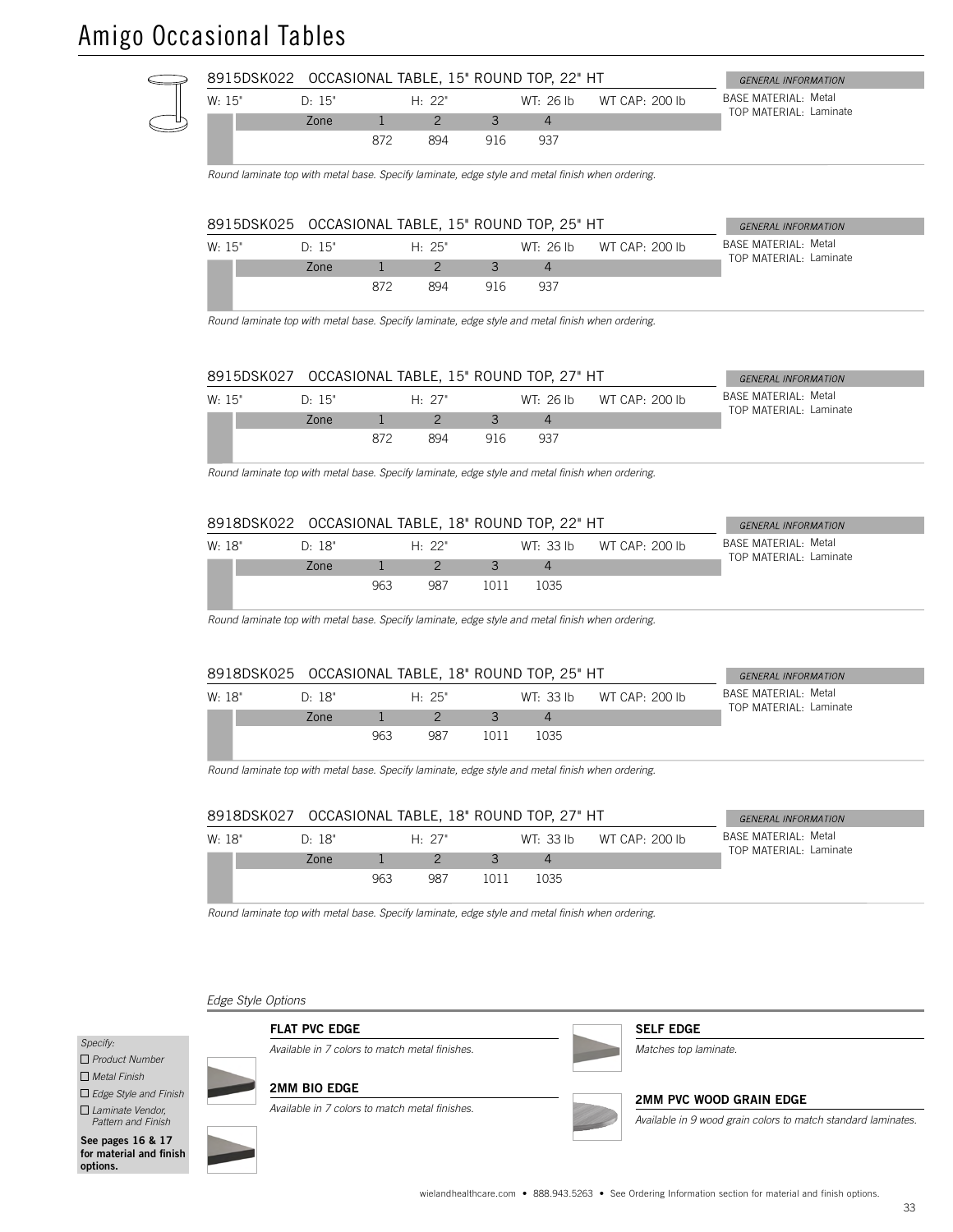# Amigo Occasional Tables



|        |  | 8915SQSK027 |               |     |     | OCCASIONAL TABLE, 15" SQUARE TOP, 27" HT |                | <b>GENERAL INFORMATION</b>                             |
|--------|--|-------------|---------------|-----|-----|------------------------------------------|----------------|--------------------------------------------------------|
| W: 15" |  | D· 15"      | $H \cdot 27"$ |     |     | $WT·$ 27 lb                              | WT CAP: 200 lb | <b>BASE MATERIAL: Metal</b><br>TOP MATFRIAI : Laminate |
|        |  | Zone        |               |     |     |                                          |                |                                                        |
|        |  |             | 789           | 809 | 828 | 848                                      |                |                                                        |

*Square laminate top with metal base. Specify laminate, edge style & finish and metal finish when ordering.*

### *Edge Style Options*



 *Product Number Metal Finish*

 *Edge Style and Finish*

 *Laminate Vendor, Pattern and Finish*

See pages 16 & 17 for material and finish options.



FLAT PVC EDGE

*Available in 7 colors to match metal finishes.*

### SELF EDGE

*Matches top laminate.*

#### 2MM PVC WOOD GRAIN EDGE

*Available in 9 wood grain colors to match standard laminates.*